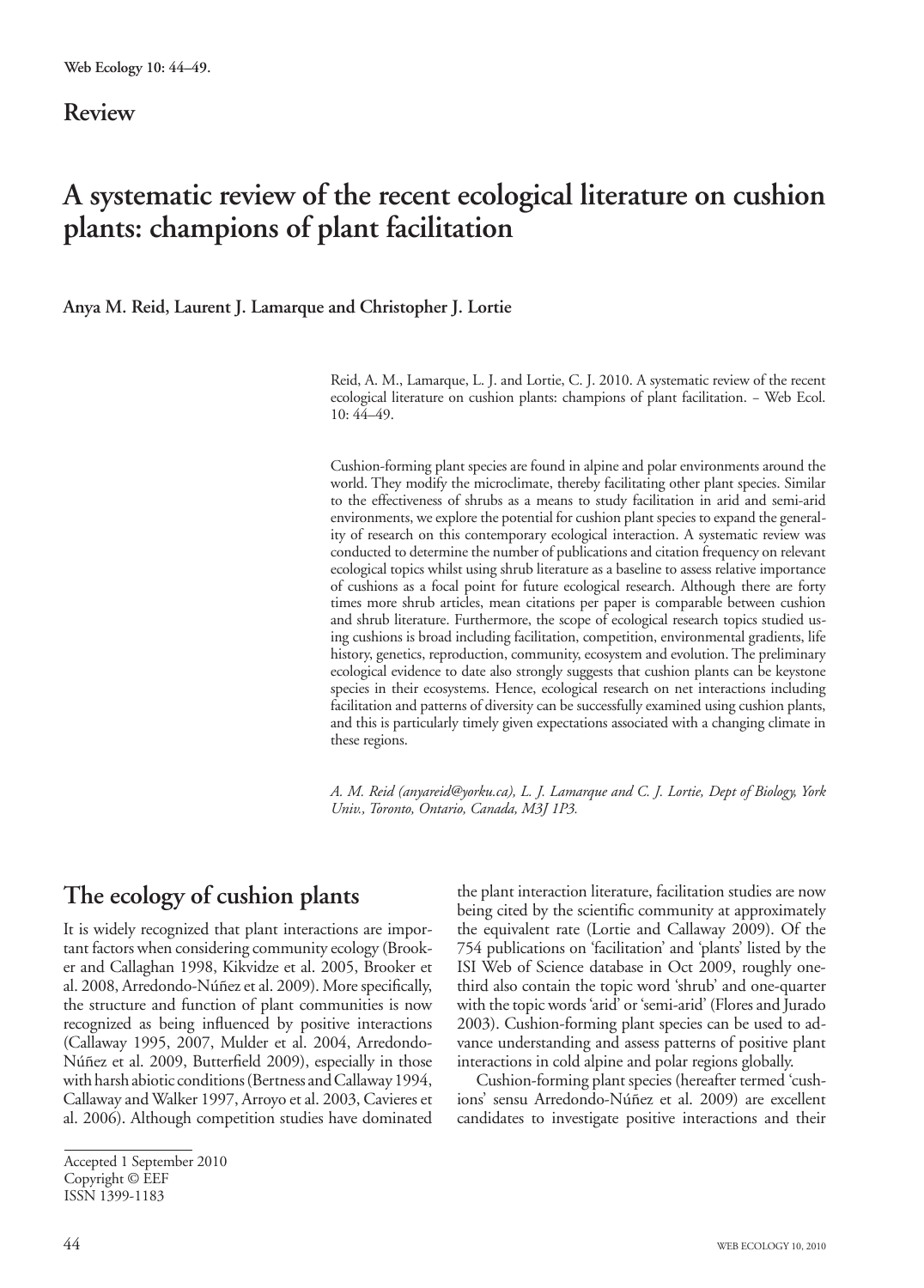cumulative effects on community structure. There are 338 recorded cushion species in 78 genera and 34 plant families that are distributed globally in harsh alpine and polar regions (Hauri and Schröter 1914, Arredondo-Núñez et al. 2009). This distinct vegetative form of hardy vascular plant is thought to be one of the best adapted growth forms to alpine and polar environments (Billings and Mooney 1968, Pysek and Liska 1991, Chapin and Korner 1995, Korner 2003). Their domed shape enables them to moderate temperature (Salisbury and Spomer 1964, Cavieres et al. 1998, Molina-Montenegro et al. 2000, Arroyo et al. 2003, Nyakatya and McGeoch 2008), store moisture (Pysek and Liska 1991, Cavieres et al. 1998, Nunez et al. 1999), increase soil quantity and nutrients (Nunez et al. 1999, Cavieres et al. 2008), and protect from abrasive wind (Hager and Faggi 1990, Cavieres et al. 2006). By improving growth conditions in severe habitats, cushions are excellent facilitators (Moen 1993, Choler et al. 2001, Cavieres et al. 2002, 2008, Badano and Cavieres 2006, Badano et al. 2006, Antonsson et al. 2009, Sklenar 2009) and may potentially stabilize species diversity (Badano et al. 2006). This enables cushions to aid in species succession at multiple spatial scales (Smith 1987, Gibson and Kirkpatrick 1992, Mark and Bastow 2005, Badano and Cavieres 2006) and act as a keystone species contributing to the structure and function of the ecosystem (le Roux and McGeoch 2004, le Roux et al. 2005, Badano and Marquet 2008, Mortimer et al. 2008, Nyakatya and McGeoch 2008, Phiri et al. 2009). Furthermore, the role of cushions as facilitators in these harsh ecosystems is not redundant as more erect plants cannot modify the abiotic conditions associated with positive effects on germination and survival (Moen 1993). Hence, while shrubs may be an ideal set of species to study net interactions in arid and semi-arid systems, cushions could be the analog for experimentation in the alpine and polar systems where accumulating evidence shows that climate change effects will be more intense (Pauli et al. 1996, Guisan and Theurillat 2000, Sala et al. 2000, Walther et al. 2002). Ultimately, cushion-forming plant species could be used to examine the effects of climate change at a neighbourhood level with the goal of extrapolating to changing communities.

### **Systematic review**

In order to determine the potential scientific capacity of cushions to expand research on net interactions, we conducted a systematic review using ISI Web of Science in Sep 2009. An initial search for publications containing the words 'cushion plant' resulted in 79 articles, of which 13 were not used due to unrelated material (11) or language (2). The 66 remaining publications are all relatively recent (1987−2009) and in English journals. This body of literature was grouped into nine topics (facilitation, competition, environmental gradient, life history, genetic, reproduction,

community, ecosystem and evolution). From these groups of literature publication number, citation rates and selfcitation biases were collected (Fig. 1). These nine topics were also used to group publications on shrubs in order to contrast publication and citation rates for these two growth forms. By comparing two vegetative forms in nine topics the sample size for statistical analysis is 18. General linear models were used to determine whether number of publications or citations per publication differed between shrubs and cushion plants. The following attributes of the literature associated with cushions were addressed: (1) a survey of the number of cushion species studied, (2) an assessment of the geographical range of cushion research, (3) the scope of ecological topics studied, and finally, (4) the frequency of citations to these publications relative to shrub studies. Taken together, these attributes provide a concrete means to review and identify the current and potential merits of studying cushions.

### **The ecological significance of cushions plants: heavy or light weight players?**

The increasing number of publications on this set of species by many authors in a diverse range of journals indicates that cushions are an increasingly important plant form for studying ecological interactions. A total of 49 distinct cushion plant species have been studied in addition to three genera (*Abrotanella*, *Distichia* and *Oxychole*) being collectively studied. *Silene acaulis* is the most frequently studied species with 12 publications, followed by *Azorella monantha* with 7 publications, and *Laretia acaulis* and *Azorella selago* each with 6 publications. The majority of these 49 cushion plant species (71.4%) have, however, only been studied once. Furthermore, the 49 cushion spe-



Figure 1. Number of publications and citations from an ISI Web of Science search for 'cushion plant' and 'shrub'. Error bars denote  $\pm$  1 SE.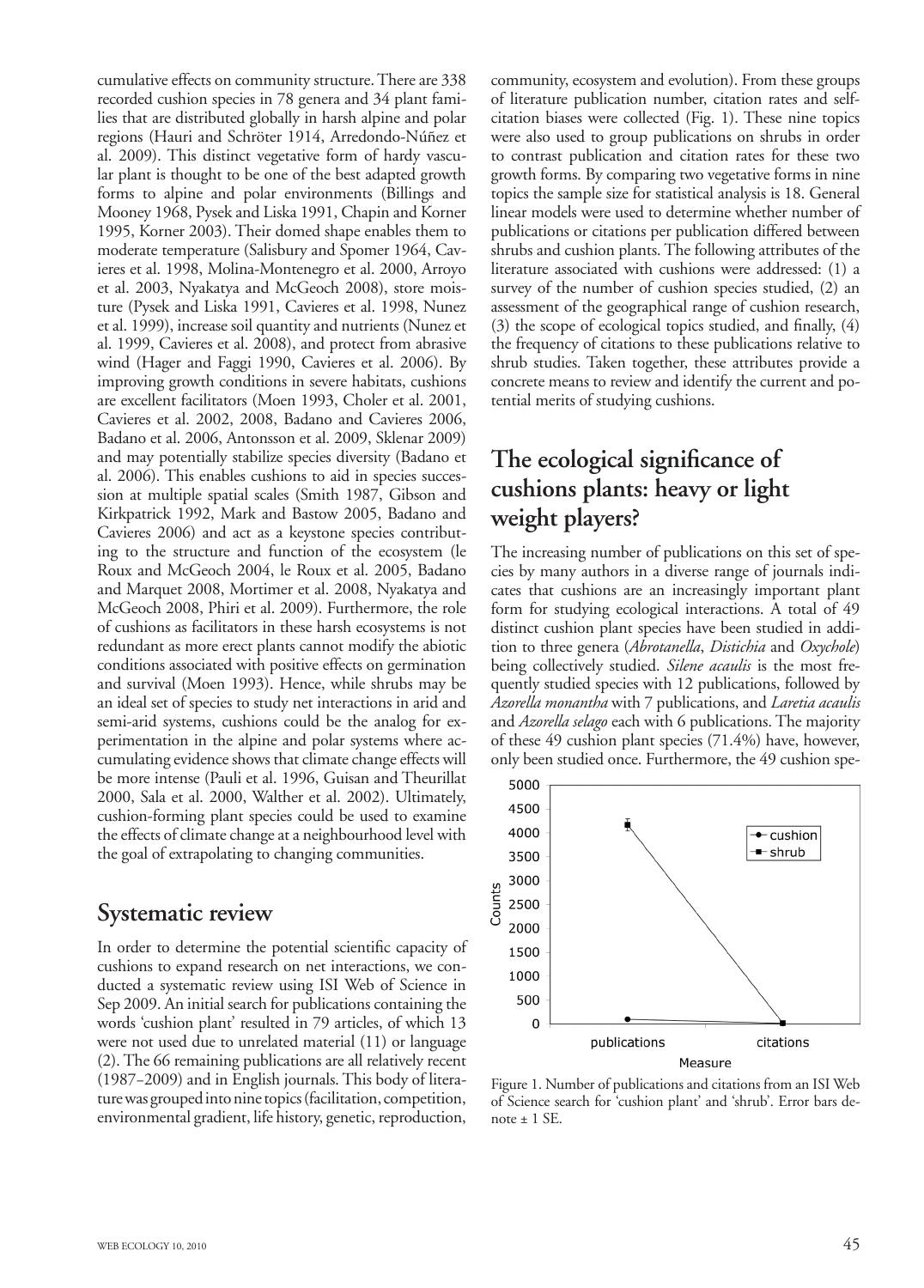cies reported in this review are only a small fraction, 6.9%, of the total number of cushion species (334) currently identified by Hauri and Schröter (1914). Thus, from this review 93% of cushion species have not been studied. The species that have been studied however are distributed globally with the highest number of publications originating in Chile followed by the USA (Fig. 2).

Ecological interactions between cushions and other organisms have been a dominant focus of this literature (62 of 66 publications) including research on facilitation (15), competition (11), communities (19), and ecosystems (17). For instance, *Azorella madreporica,* a Chilean cushion species, was found to display both positive and negative associations with plant species depending on the plants location outside or inside the cushion vegetation (Fajardo et al. 2008). Plant interactions associated with cushions and environmental gradients supports the stress gradient hypothesis (Bertness and Callaway 1994) showing that the frequency of facilitation increases with environmental severity (Smith et al. 1995, Badano et al. 2007, Cavieres and Badano 2009). Studies on the biology of cushions have also generated a substantial body of literature (32 publications) including research on life history (7), genetics (9), reproduction (10), and evolution (6). These studies have found cushions to be stress tolerant, slow growing and long lived plants (McCarthy 1992) with sexual reproduction (requiring active pollination) being the main contributor to the next generation (Arroyo et al. 1982, Morris and Doak 1998, Zoller et al. 2002).

As these organisms have been estimated to be up to 3000 years old (Ralph 1978), the genetic structure can be influenced by historic distributions and colonization events (Heads 1999, Geng et al. 2009). Conversely, however, high genetic variation has been found within populations (Abbott et al. 1995, Gehring and Delph 1999, Gugerli et al. 1999, Pluess and Stocklin 2004), suggesting long distance pollen transport by insects (Gugerli et al. 1999). The current literature on cushions provides an introduction to the species and how they might be interacting but is still far from comprehensive.

There are significantly more publications on shrubs compared to cushions on these broad ecological topics (GLM, chi-square =  $7.1$ ,  $p = 0.008$ ,  $n = 18$ ) including 250 on facilitation, 746 on competition, 130 on environmental gradient, 206 on life history, 149 on genetics, 259 on reproduction, 1254 on community, 853 on ecosystem and 319 on evolution. However, there was no significant difference between the citation rate per publication between cushion and shrub literature (GLM, chi-square =  $1.8$ , p =  $0.176$ ,  $n = 18$ ) in spite of the fact that there was an order magnitude less cushion publications (98 vs 4166 from an ISI Web of Science search for the topics 'cushion plants'



Figure 2. World map illustrating the geographic distribution of cushion plant research from the literature in this review.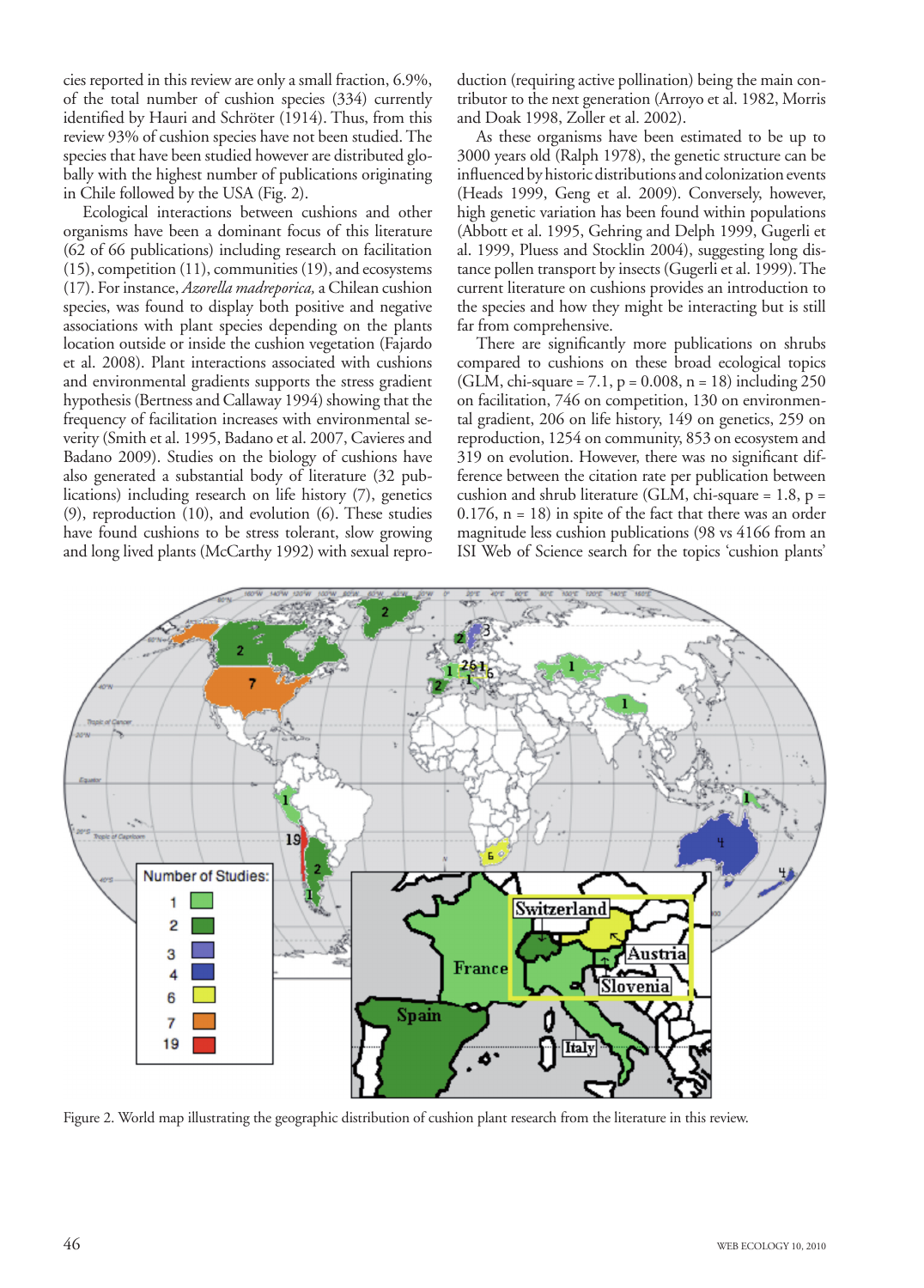

Figure 3. Number of publications and average number of citations per publication from an ISI Web of Science search for 'cushion plant' and 'facilitation', 'competition', 'environmental gradient', 'life history', 'genetic', 'reproduction', 'community', 'ecosystem' and 'evolution', respectively.

and 'shrubs', respectively; Fig. 3). This strongly suggests that the cushion literature is well-cited and highly visible to ecologists. In other words, studies using cushion plants are as useful as those on shrubs, but also expand our capacity to examine these topics because cushions are found in different ecosystems and biomes. Importantly, cushions may be keystone species because they are generally found at low densities (i.e. mean density of  $0.55$  cushions  $m^{-2}$  in the sub-Antarctic Marion Island, Nyakatya and McGeoch 2008, Phiri et al. 2009) and have large impacts on local species diversity (percentage of positive plant associations with cushions depends largely on environmental harshness with a mean of 47% in harsh environments and 22% in less harsh environments from Arroyo et al. 2003 and Cavieres et al. 2006). Cushions influence the plant community over a long temporal scale as they have been shown to take part in successional processes (Smith 1987, Gibson and Kirkpatrick 1992, Mark and Bastow 2005, Badano and Cavieres 2006). Cushions are also nurse-plant species as they have been shown to facilitate other plant species (Núñez et al. 1999, Cavieres et al. 2005, 2006, Acuna-Rodriguez et al. 2006, Antonsson et al. 2009). Research on cushion individuals and cushion community interactions is critical given that climate change and biological invasions are dramatically increasing in the alpine and polar regions (Sala et al. 2000). Hence, understanding cushion dynamics and their effects may be a crucial element in understanding larger ecological phenomenon, and cushions may become the next champions of facilitation and stress research in plant ecology but in systems that are warming and changing rapidly.

*Acknowledgements* − Natural Sciences and Engineering Research Council of Canada's Discovery Grant to CJL and Ontario Graduate Scholarship in Science and Technology Grant to AMR funded this research.

#### **References**

- Abbott, R. J. et al. 1995. Molecular diversity and derivations of populations of *Silene acaulis* and *Saxifraga oppositifolia* from the high Arctic and more southerly latitudes. − Mol. Ecol. 4: 199−207.
- Acuna-Rodriguez, I. S. et al. 2006. Nurse effect in seedling establishment: facilitation and tolerance to damage in the Andes of central Chile. − Rev. Chilena Hist. Nat. 79: 329−336.
- Antonsson, H. et al. 2009. Nurse plant effect of the cushion plant *Silene acaulis* (L.) Jacq. in an alpine environment in the subarctic Scandes, Sweden. − Plant Ecol. Div. 2: 17−25.
- Arredondo-Núñez, A. et al. 2009. How beneficial are nurse plants? A meta-analysis of the effects of cushion plants on high-Andean plant communities. − Comm. Ecol. 10: 1−6.
- Arroyo, M. T. K. et al. 1982. Community studies in pollination ecology in the high temperate Andes of central Chile. I. Pollination mechanisms and altitudinal variation. − Am. J. Bot. 61: 82−97.
- Arroyo, M. T. K. et al. 2003. Positive associations between the cushion plant *Azorella monantha* (Apiaceae) and alpine plant species in the Chilean Patagonian Andes. - Plant Ecol. 169: 121−129.
- Badano, E. I. and Cavieres, L. A. 2006. Ecosystem engineering across ecosystems: do engineer species sharing common features have generalized or idiosyncratic effects on species diversity? − J. Biogeogr. 33: 304−313.
- Badano, E. I. and Marquet, P. A. 2008. Ecosystem engineering affects ecosystem functioning in high-Andean landscapes. − Oecologia 155: 821−829.
- Badano, E. I. et al. 2006. Assessing impacts of ecosystem engineers on community organization: a general approach illustrated by effects of a high-Andean cushion plant. − Oikos 115: 369−385.
- Badano, E. I. et al. 2007. Ecosystem engineering facilitates invasions by exotic plants in high-Andean ecosystems. − J. Ecol. 95: 682−688.
- Bertness, M. and Callaway, R. M. 1994. Positive interactions in communities. − Trends Ecol. Evol. 9: 191−193.
- Billings, W. D. and Mooney, H. A. 1968. The ecology of arctic and alpine plants. − Biol. Rev. 43: 481−529.
- Brooker, R. W. and Callaghan, T. V. 1998. The balance between positive and negative plant interactions and its relationship to environmental gradients: a model. − Oikos 81: 196−207.
- Brooker, R. W. et al. 2008. Facilitation in plant communities: the past, the present, and the future. − J. Ecol. 96: 8−34.
- Butterfield, B. J. 2009. Effects of facilitation on community stability and dynamics: synthesis and future directions. − J. Ecol. 97: 1192−1201.
- Callaway, R. M. 1995. Positive interactions among plants. − Bot. Rev. 61: 306−249.
- Callaway, R. M. 2007. Positive interactions and interdependence in plant communities. - Springer.
- Callaway, R. M. and Walker, L. R. 1997. Competition and facilitation: a synthetic approach to interactions in plant communities. − Ecology 78: 1958−1965.
- Cavieres, L. A. and Badano, E. I. 2009. Do facilitative interactions increase species richness at the entire community level? − J. Ecol. 97: 1181−1191.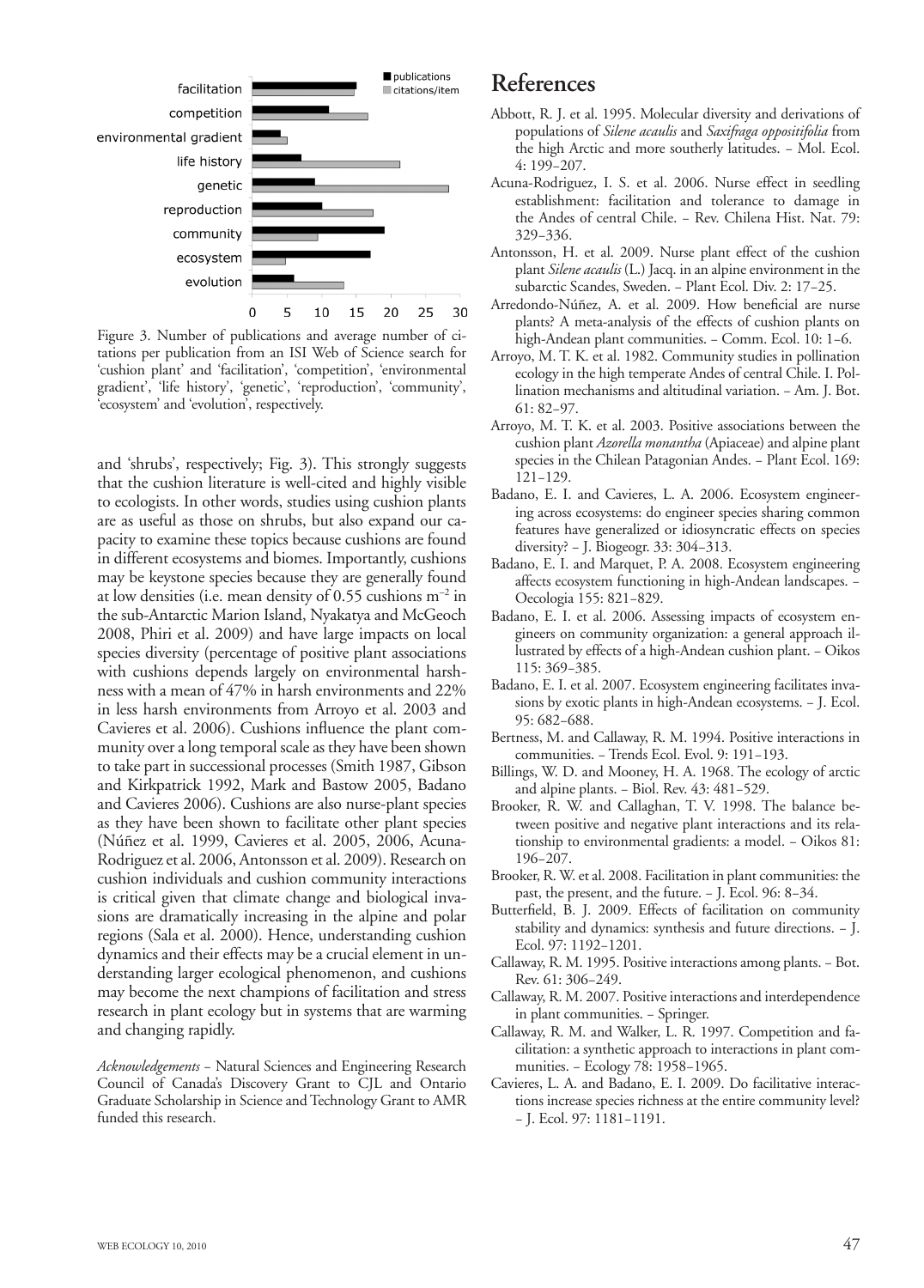- Cavieres, L. A. et al. 1998. Efecto nodriza del cojin *Laretia acaulis* (Umbelliferae) en la zona alto-andina de Chile central. − Rev. Chilena Hist. Nat. 71: 337−347.
- Cavieres, L. A. et al. 2002. Nurse effect of *Bolax gummifera* cushion plants in the alpine vegetation of the Chilean Patagonian Andes. − J. Veg. Sci. 13: 547−554.
- Cavieres, L. A. et al. 2005. Nurse effect of the native cushion plant *Azorella monantha* on the invasive non-native*Taraxacum officinale* in the high-Andes of central Chile. − Persp. Plant Ecol. Evol. Syst. 7: 217−226.
- Cavieres, L. A. et al. 2006. Positive interactions between alpine plant species and the nurse cushion plant *Laretia acaulis* do not increase with elevation in the Andes of central Chile. − New Phytol. 169: 59−69.
- Cavieres, L. A. et al. 2008. Facilitation of the non-native *Taraxacum officinale* by native nurse cushion species in the high Andes of central Chile: are there differences between nurses? − Funct. Ecol. 22: 148−156.
- Chapin, F. S. and Korner, C. 1995. Arctic and alpine biodiversity ecological studies. − Springer.
- Choler, P. et al. 2001. Facilitation and competition on gradients in alpine plant communities. − Ecology 82: 3295−3308.
- Fajardo, A. et al. 2008. Spatial patterns in cushion-dominated plant communities of the high Andes of central Chile: how frequent are positive associations? − J. Veg. Sci. 19: 87−96.
- Flores, J. and Jurado, E. 2003. Are nurse-protégé interactions more common among plants from arid environments? − J. Veg. Sci. 14: 911−916.
- Gehring, J. L. and Delph, L. F. 1999. Fine-scale genetic structure and clinal variation in *Silene acaulis* despite high gene flow. − Heredity 82: 628−637.
- Geng, Y. et al. 2009. Fine- and landscape-scale spatial genetic structure of cushion rockjasmine, *Androsace tapete* (Primulaceae), across southern Qinghai-Tibetan Plateau. − Genetica 135: 419−427.
- Gibson, N. and Kirkpatrick, J. B. 1992. Dynamics of a Tasmanian cushion heath community. − J. Veg. Sci. 3: 647−654.
- Gugerli, F. et al. 1999. Promiscuity in populations of the cushion plant *Saxifraga oppositifolia* in the Swiss Alps as inferred from random amplified polymorphic DNA (RAPD). − Mol. Ecol. 8: 453−461.
- Guisan, A. and Theurillat, J.-P. 2000. Assessing alpine plant vulnerability to climate change: a modeling perspective. − Integr. Assess. 1: 307−320.
- Hager, J. and Faggi, A. M. 1990. Observaciones sobre distribucion y microclima de cojines enanos de la isla de Creta y del noroeste de la Patagonia. − Parodiana 6: 109−127.
- Hauri, H. and Schröter, C. 1914. Versuch einer Übersicht der siphonogamen Polsterpflanzen. – Bot. Jahrb. Syst. Pflanzengesch. Pflanzengeogr. 50: 618–656.
- Heads, M. 1999. Vicariance biogeography and terrane tectonics in the South Pacific: analysis of the genus *Abrotanella* (Compositae). − Biol. J. Linn. Soc. 67: 391−432.
- Kikvidze, Z. et al. 2005. Linking patterns and processes in alpine plant communities: a global study. − Ecology 86: 1395−1400.
- Korner, C. 2003. Alpine plant life. − Springer.
- le Roux, P. C. and McGeoch, M. A. 2004. The use of size as an estimator of age in the subantarctic cushion plant, *Azorella selago* (Apiaceae). − Arct. Antarct. Alp. Res. 36: 509−517.
- le Roux, P. C. et al. 2005. Effects of a short-term climate change experiment on a sub-Antarctic keystone plant species. − Glob. Change Biol. 11: 1628−1639.
- Lortie, C. J. and Callaway, R. M. 2009. David and Goliath: comparative use of facilitation and competition studies in the plant ecology literature. − Web Ecol. 9: 54−57.
- Mark, A. F. and Bastow, W. J. 2005. Tempo and mode of vegetation dynamics over 50 years in a New Zealand alpine cushion / tussock community. − J. Veg. Sci. 16: 227−236.
- McCarthy, D. P. 1992. Dating with cushion plants: establishment of a *Silene acaulis* growth curve in the Canadian Rockies. − Arct. Alp. Res. 24: 50−55.
- Moen, J. 1993. Positive versus negative interactions in a high alpine block field: germination of *Oxyria digyna* seeds in a *Ranunculus glacialis* community. − Arct. Alp. Res. 25: 201−206.
- Molina-Montenegro, M. A. et al. 2000. Asociacion de especies al cojin *Azorella trifurcata* (Gaertn.) Hook. (Apiaceae) en la zona andina de Chile central (37S). − Gayana Bot. 57: 161−168.
- Morris, W. F. and Doak, D. F. 1998. Life history of the long-lived gynodioecious cushion plant *Silene acaulis* (Caryophyllaceae), inferred from size-based population projection matrices. − Am. J. Bot. 85: 784−793.
- Mortimer, E. et al. 2008. Growth form and population genetic structure of *Azorella selago* on sub-Antarctic Marion Island. − Antarct. Sci. 20: 381−390.
- Mulder, C. P. H. et al. 2004. Species evenness and productivity in experimental plant communities. − Oikos 107: 50−63.
- Núñez, C. I. et al. 1999. Species associations and nurse plant effects in patches of high-Andean vegetation. − J. Veg. Sci. 10: 357−364.
- Nyakatya, M. J. and McGeoch, M. A. 2008. Temperature variation across Marion Island associated with a keystone plant species (*Azorella selago* Hook. (Apiaceae). − Polar Biol. 31: 139−151.
- Pauli, H. et al. 1996. Effects of climate change on mountain ecosystems − upward shifting of alpine plants. − World Resour. Rev. 8: 382−390.
- Phiri, E. E. et al. 2009. Spatial variation in structural damage to a keystone plant species in the sub-Antarctic: interactions between *Azorella selago* and invasive house mice. − Antarct. Sci. 21: 189−196.
- Pluess, A. R. and Stocklin, J. 2004. Population genetic diversity of clonal plant *Geum reptans* (Rosaceae) in the Swiss Alps. − Am. J. Bot. 91: 2013−2021.
- Pysek, P. and Liska, J. 1991. Colonization of *Sibbaldia tetrandra* cushions on alpine scree in the Pamiro-Alai Mountains, central Asia. − Arct. Alp. Res. 23: 263−272.
- Ralph, C. P. 1978. Observations on *Azorella compacta* (Umbelliferae), a tropical Andean cushion plant. − Biotropica 10: 62−67.
- Sala, O. E. et al. 2000. Global biodiversity scenarios for the year 2100. − Science 287: 1770−1774.
- Salisbury, F. B. and Spomer, G. G. 1964. Leaf temperatures of alpine plants in the field. − Planta 60: 497−505.
- Sklenar, P. 2009. Presence of cushion plants increases community diversity in the high equatorial Andes. − Flora 204: 270−277.
- Smith, V. R. 1987. The environment and biota of Marion Island. − South Afr. J. Sci. 83: 211−220.